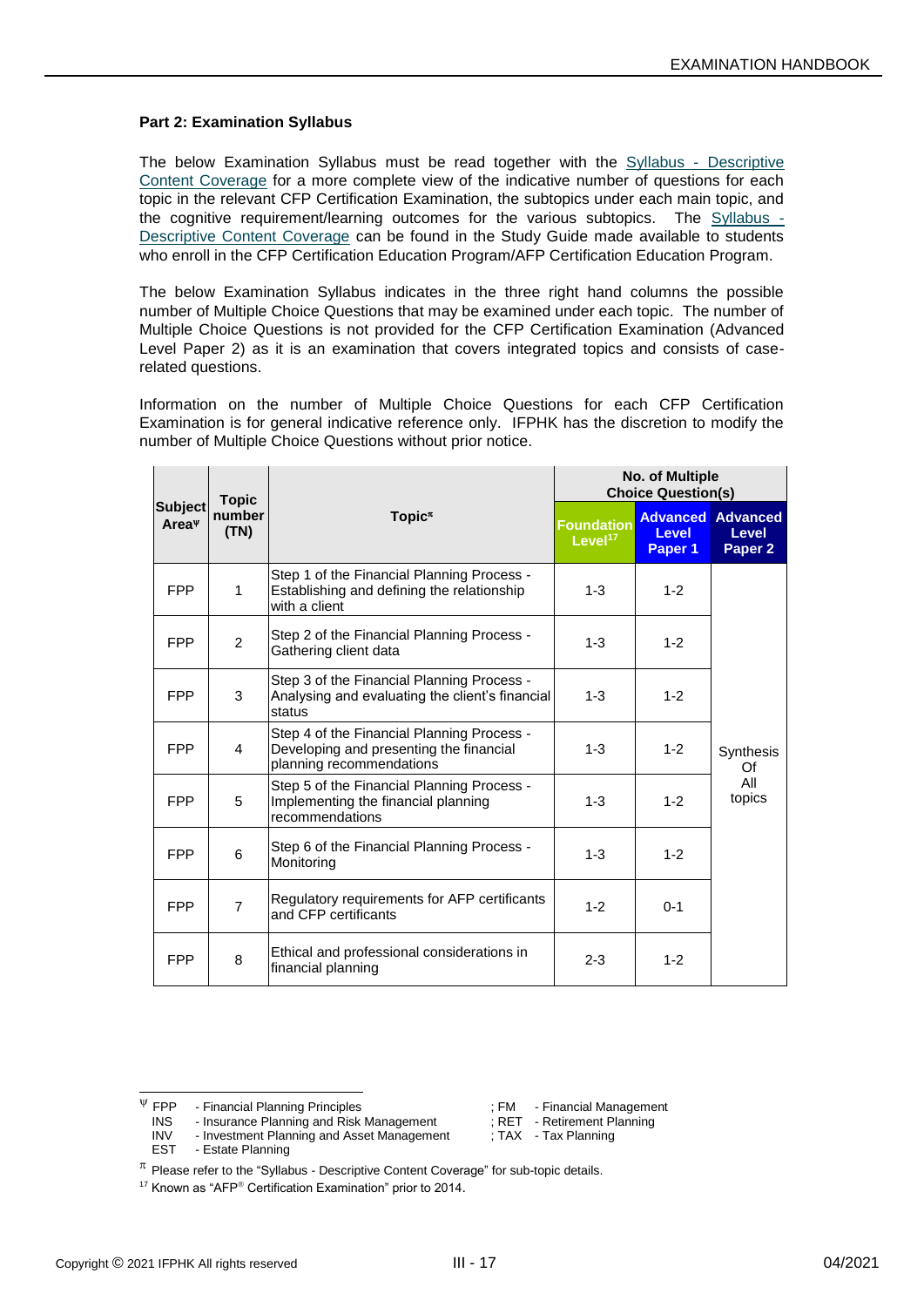| <b>Subject</b><br>Area <sup>v</sup> | <b>Topic</b>   |                                                                                                        | No. of Multiple<br><b>Choice Question(s)</b> |                         |                                                                |
|-------------------------------------|----------------|--------------------------------------------------------------------------------------------------------|----------------------------------------------|-------------------------|----------------------------------------------------------------|
|                                     | number<br>(TN) | Topic <sup><math>\pi</math></sup>                                                                      | <b>Foundation</b><br><b>Level</b>            | <b>Level</b><br>Paper 1 | <b>Advanced Advanced</b><br><b>Level</b><br>Paper <sub>2</sub> |
| <b>FPP</b>                          | 9              | Assessment of risk and client behaviour                                                                | $1 - 3$                                      | $0 - 1$                 |                                                                |
| <b>FPP</b>                          | 10             | Financial planning for special needs                                                                   | $2 - 3$                                      | $1 - 2$                 |                                                                |
| <b>INV</b>                          | 11             | Economic environment and indicators                                                                    | $2 - 4$                                      | ۰.                      |                                                                |
| <b>FM</b>                           | 12             | Calculate and interpret the time value of<br>money                                                     | $5-6$                                        | $1 - 2$                 |                                                                |
| <b>FM</b>                           | 13             | Asset valuation for financial planning<br>functions                                                    | $1 - 2$                                      | $0 - 1$                 |                                                                |
| <b>FM</b>                           | 14             | Forms of business ownership in Hong Kong                                                               | $1 - 3$                                      | $1 - 2$                 |                                                                |
|                                     | 15             | Ways of taking title to property<br>(embedded under Topic Number 85)                                   |                                              |                         |                                                                |
| <b>FPP</b>                          | 16             | Legal aspects of financial planning                                                                    | $1 - 3$                                      | $1 - 2$                 | Synthesis<br>Of                                                |
| <b>FM</b>                           | 17             | <b>Budgeting</b>                                                                                       | $1 - 3$                                      | $1 - 2$                 | All<br><b>Topics</b>                                           |
| <b>FM</b>                           | 18             | Personal use-asset management                                                                          | $2 - 4$                                      | $1 - 2$                 |                                                                |
| <b>INS</b>                          | 19             | Principles of insurance                                                                                | $2 - 4$                                      | $1 - 2$                 |                                                                |
| <b>INS</b>                          | 20             | Identification of life, health, homeowners,<br>auto and other property and liability risk<br>exposures | $2 - 4$                                      | $1 - 2$                 |                                                                |
| <b>INS</b>                          | 21             | Legal aspects of insurance                                                                             | $2 - 3$                                      | $1 - 3$                 |                                                                |
| <b>INS</b>                          | 22             | Insurance industry regulation                                                                          | $2 - 3$                                      | --                      |                                                                |
| <b>INS</b>                          | 23             | Property and liability policy analysis                                                                 |                                              | $3-5$                   |                                                                |
| <b>INS</b>                          | 24             | Policy analysis                                                                                        | $0 - 1$                                      | $2 - 4$                 |                                                                |

 $\Psi$  FPP - Financial Planning Principles  $\Psi$  ; FM - Financial Management

INS - Insurance Planning and Risk Management ; RET - Retirement Planning

EST - Estate Planning

 $\pi$  Please refer to the "Syllabus - Descriptive Content Coverage" for sub-topic details.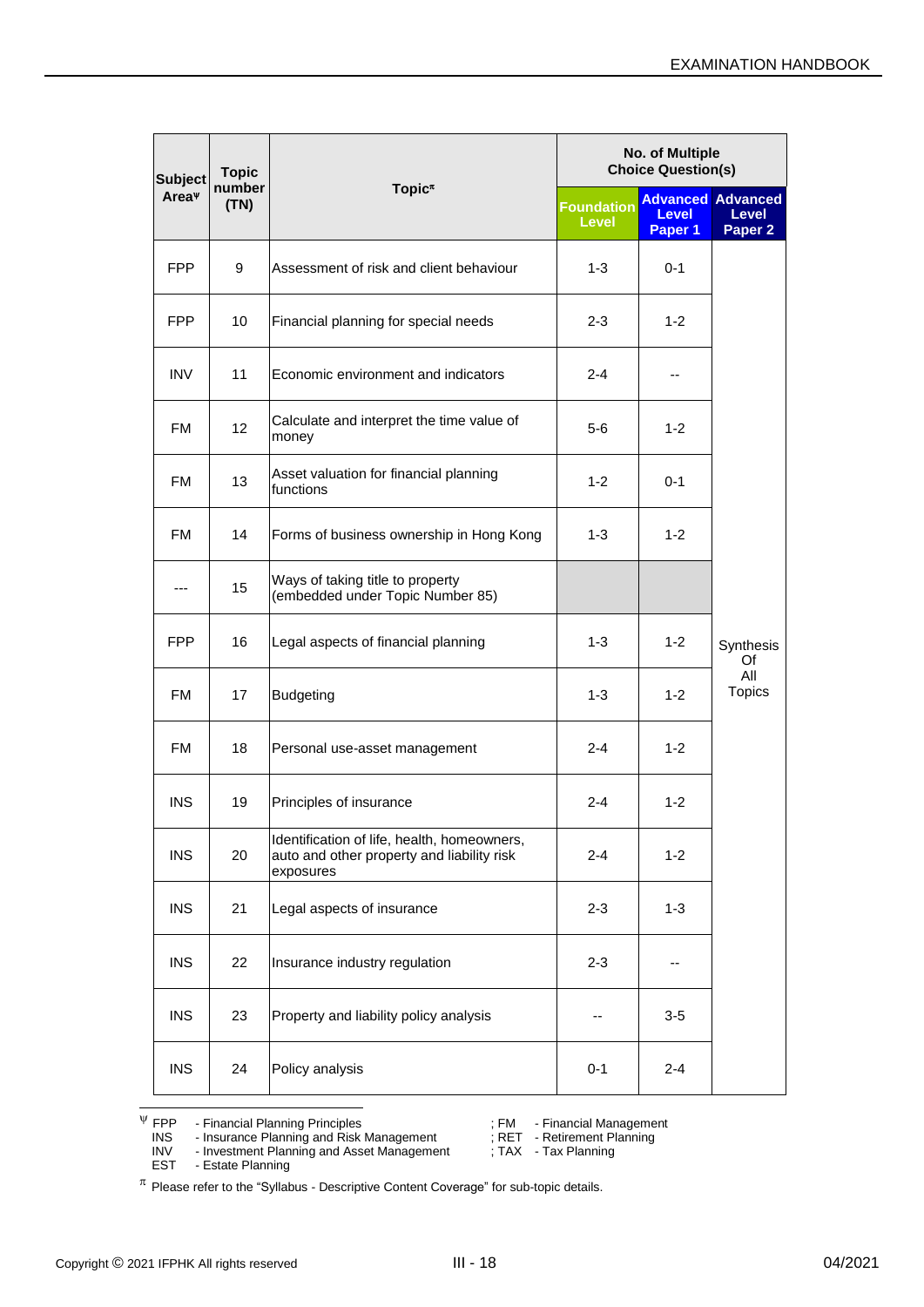| <b>Subject</b><br>Area <sup>v</sup> | <b>Topic</b><br>number<br>(TN) | Topic <sup><math>\pi</math></sup>                         | No. of Multiple<br><b>Choice Question(s)</b> |                         |                                                                |
|-------------------------------------|--------------------------------|-----------------------------------------------------------|----------------------------------------------|-------------------------|----------------------------------------------------------------|
|                                     |                                |                                                           | <b>Foundation</b><br>Level                   | <b>Level</b><br>Paper 1 | <b>Advanced Advanced</b><br><b>Level</b><br>Paper <sub>2</sub> |
| <b>INS</b>                          | 25                             | Life insurance policy analysis                            | 5-6                                          | 2-4                     |                                                                |
| <b>INS</b>                          | 26                             | Annuity policy analysis                                   | $2 - 3$                                      | $1 - 2$                 |                                                                |
| <b>INS</b>                          | 27                             | Health insurance policy analysis                          | $2 - 4$                                      |                         |                                                                |
| ---                                 | 28                             | Taxation of insurance products<br>(Deleted)               |                                              |                         |                                                                |
| <b>INS</b>                          | 29                             | Selecting Insurance Companies and<br>Agencies             | $1 - 2$                                      |                         |                                                                |
|                                     | 30                             | <b>Client Assessment</b><br>(embedded under other topics) |                                              |                         |                                                                |
|                                     | 31                             | Marketability/liquidity<br>(embedded under other topics)  |                                              |                         | Synthesis<br>Of                                                |
| <b>INV</b>                          | 32                             | Types of investment risks                                 | $2 - 4$                                      | $1 - 2$                 |                                                                |
| <b>INV</b>                          | 33                             | Measurement of risk                                       | $1 - 2$                                      | $1 - 2$                 | All<br><b>Topics</b>                                           |
| <b>INV</b>                          | 34                             | Influence of time on investment risk                      | $1 - 3$                                      | $1 - 2$                 |                                                                |
| <b>FPP</b>                          | 35                             | Government regulation of securities and<br>markets        | $2 - 3$                                      | $1 - 2$                 |                                                                |
| <b>INV</b>                          | 36                             | Investment vehicles                                       | $3-5$                                        | $1 - 2$                 |                                                                |
| FM/INV                              | 37                             | Types and measures of investment returns#                 | $3-5$                                        | $2 - 3$                 |                                                                |
| FM/INV                              | 38                             | Bond and stock valuation methods#                         | $3-5$                                        | $1 - 2$                 |                                                                |
| <b>INV</b>                          | 39                             | Portfolio performance measurement                         |                                              | $1 - 2$                 |                                                                |
| <b>INV</b>                          | 40                             | Formula investing                                         | $0 - 1$                                      | $1 - 2$                 |                                                                |

INV - Investment Planning and Asset Management ; TAX - Tax Planning EST - Estate Planning

<sup>&</sup>lt;sup>V</sup> FPP - Financial Planning Principles ; FM - Financial Management<br>
INS - Insurance Planning and Risk Management ; RET - Retirement Planning<br>
INV - Investment Planning and Asset Management ; TAX - Tax Planning INS - Insurance Planning and Risk Management<br>INV - Investment Planning and Asset Management

 $\pi$  Please refer to the "Syllabus - Descriptive Content Coverage" for sub-topic details.

 $*$  This Topic Number categorized as Financial Management (FM) for the purposes of the CFP® Certification Examination (Foundation Level).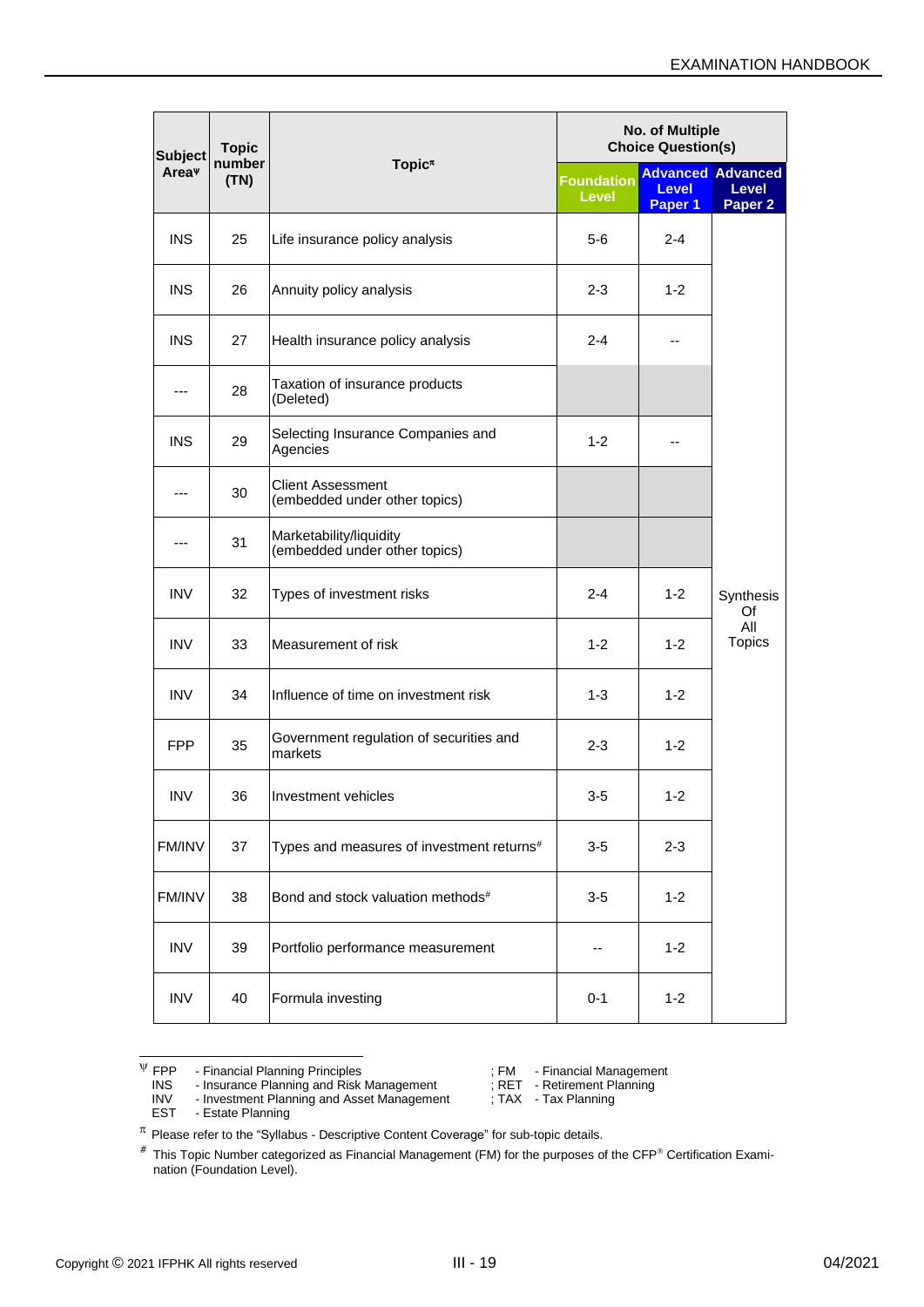| <b>Subject</b><br>Area <sup>v</sup> | <b>Topic</b>   |                                                              | No. of Multiple<br><b>Choice Question(s)</b> |                         |                                                         |
|-------------------------------------|----------------|--------------------------------------------------------------|----------------------------------------------|-------------------------|---------------------------------------------------------|
|                                     | number<br>(TN) | Topic <sup><math>\pi</math></sup>                            | <b>Foundation</b><br><b>Level</b>            | <b>Level</b><br>Paper 1 | <b>Advanced Advanced</b><br>Level<br>Paper <sub>2</sub> |
| <b>INV</b>                          | 41             | "Active" and "passive" strategies                            | $0 - 1$                                      | $1 - 3$                 |                                                         |
| <b>INV</b>                          | 42             | Leverage and use of borrowed funds for<br>investing          | $1 - 2$                                      | --                      |                                                         |
| <b>INV</b>                          | 43             | Hedging and options strategies                               | 1-3                                          | $2 - 3$                 |                                                         |
| <b>INV</b>                          | 44             | Asset allocation: active and passive                         |                                              | $1 - 2$                 |                                                         |
| <b>INV</b>                          | 45             | Pricing models                                               |                                              | $1 - 3$                 |                                                         |
| <b>INV</b>                          | 46             | Efficient market hypothesis (EMH)                            |                                              | $1 - 2$                 |                                                         |
| <b>INV</b>                          | 47             | Investment vehicles match to client                          | $2 - 4$                                      | $1 - 2$                 |                                                         |
|                                     | 48             | Tax impact on time value analysis of<br>investment (Deleted) |                                              |                         | Synthesis<br>Of                                         |
| <b>INV</b>                          | 49             | International finance and foreign exchange                   | $2 - 4$                                      |                         | All<br>topics                                           |
| <b>TAX</b>                          | 50             | Ethical considerations in tax planning                       |                                              | $0 - 1$                 |                                                         |
| <b>TAX</b>                          | 51             | Income tax fundamentals                                      |                                              | $2 - 4$                 |                                                         |
| <b>TAX</b>                          | 52             | Tax compliance matters                                       |                                              | $2 - 3$                 |                                                         |
| <b>TAX</b>                          | 53             | Taxation terminology                                         |                                              | $1 - 2$                 |                                                         |
| <b>TAX</b>                          | 54             | International tax planning                                   |                                              | $0 - 1$                 |                                                         |
| <b>TAX</b>                          | 55             | Tax calculations and special rules                           |                                              | $1 - 2$                 |                                                         |
| <b>TAX</b>                          | 56             | Tax accounting                                               |                                              | $0 - 1$                 |                                                         |

 $\Psi$  FPP - Financial Planning Principles  $\Psi$  ; FM - Financial Management

INV - Investment Planning and Asset Management ; TAX - Tax Planning EST - Estate Planning

INS - Insurance Planning and Risk Management ; RET - Retirement Planning

 $\pi$  Please refer to the "Syllabus - Descriptive Content Coverage" for sub-topic details.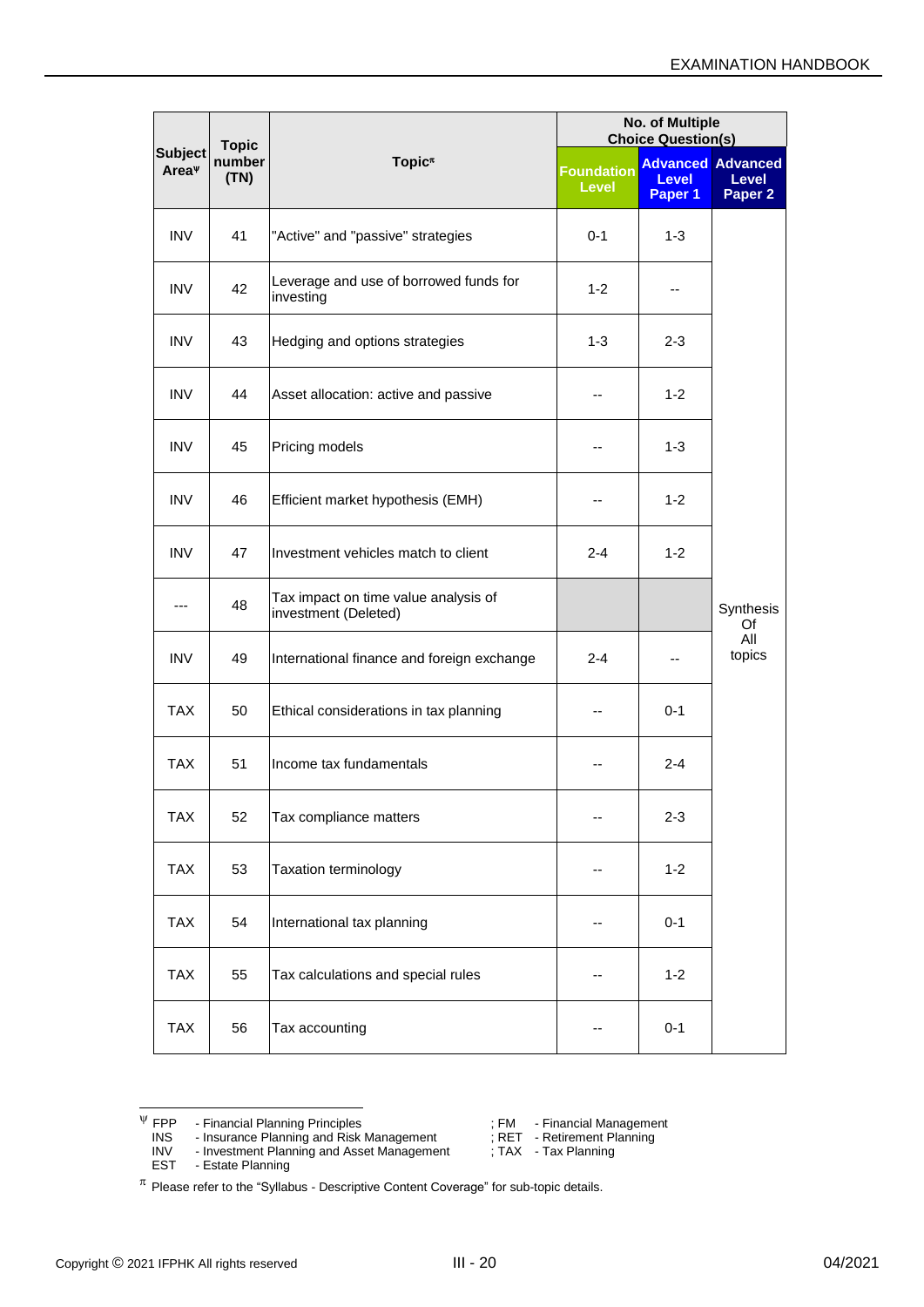|                                     | <b>Topic</b>   |                                                                                                           | No. of Multiple<br><b>Choice Question(s)</b> |                         |                                                                |
|-------------------------------------|----------------|-----------------------------------------------------------------------------------------------------------|----------------------------------------------|-------------------------|----------------------------------------------------------------|
| <b>Subject</b><br>Area <sup>v</sup> | number<br>(TN) | Topic <sup><math>\pi</math></sup>                                                                         | <b>Foundation</b><br><b>Level</b>            | <b>Level</b><br>Paper 1 | <b>Advanced Advanced</b><br><b>Level</b><br>Paper <sub>2</sub> |
| <b>TAX</b>                          | 57             | Tax characteristics of business forms                                                                     |                                              | $2 - 3$                 |                                                                |
| ---                                 | 58             | Tax-related write-off concepts<br>(Deleted)                                                               |                                              |                         |                                                                |
| <b>TAX</b>                          | 59             | Tax management and planning techniques                                                                    |                                              | 2-3                     |                                                                |
| <b>TAX</b>                          | 60             | Non-taxable transactions                                                                                  |                                              | 0-1                     |                                                                |
| ---                                 | 61             | Interest and penalty taxes and other charges<br>(embedded under other topics)                             |                                              |                         |                                                                |
|                                     | 62             | Tax pitfalls<br>(embedded under other topics)                                                             |                                              |                         |                                                                |
| <b>INS</b>                          | 63             | Social benefits                                                                                           |                                              | 0-1                     | Synthesis<br>Of                                                |
| ---                                 | 64             | Ethical considerations in retirement planning<br>and employee benefits<br>(embedded under other topics)   |                                              |                         |                                                                |
| <b>RET</b>                          | 65             | Types of retirement plans                                                                                 | $2 - 4$                                      | $1 - 2$                 | All<br>topics                                                  |
| <b>RET</b>                          | 66             | Qualified plan characteristics                                                                            | $2 - 4$                                      | $1 - 3$                 |                                                                |
| ---                                 | 67             | Distributions and distributions options<br>(embedded under other topics)                                  |                                              |                         |                                                                |
| <b>RET</b>                          | 68             | Retirement needs analysis                                                                                 | $2 - 4$                                      | $1 - 3$                 |                                                                |
| <b>RET</b>                          | 69             | Recommendation of the most appropriate<br>type of retirement plan                                         | $1 - 3$                                      | $1 - 2$                 |                                                                |
| ---                                 | 70             | Suitability of an investment portfolio for a<br>qualified plan situation<br>(embedded under other topics) |                                              |                         |                                                                |
| <b>INS</b>                          | 71             | Life, medical and disability plans in employee<br>benefit programs                                        |                                              | $2 - 4$                 |                                                                |
| <b>INS</b>                          | 72             | Statutory employee benefits                                                                               |                                              | $1 - 2$                 |                                                                |

 $\Psi$  FPP - Financial Planning Principles  $\Psi$  ; FM - Financial Management

INS - Insurance Planning and Risk Management ; RET - Retirement Planning

- 
- EST Estate Planning

INV - Investment Planning and Asset Management ; TAX - Tax Planning

 $\pi$  Please refer to the "Syllabus - Descriptive Content Coverage" for sub-topic details.